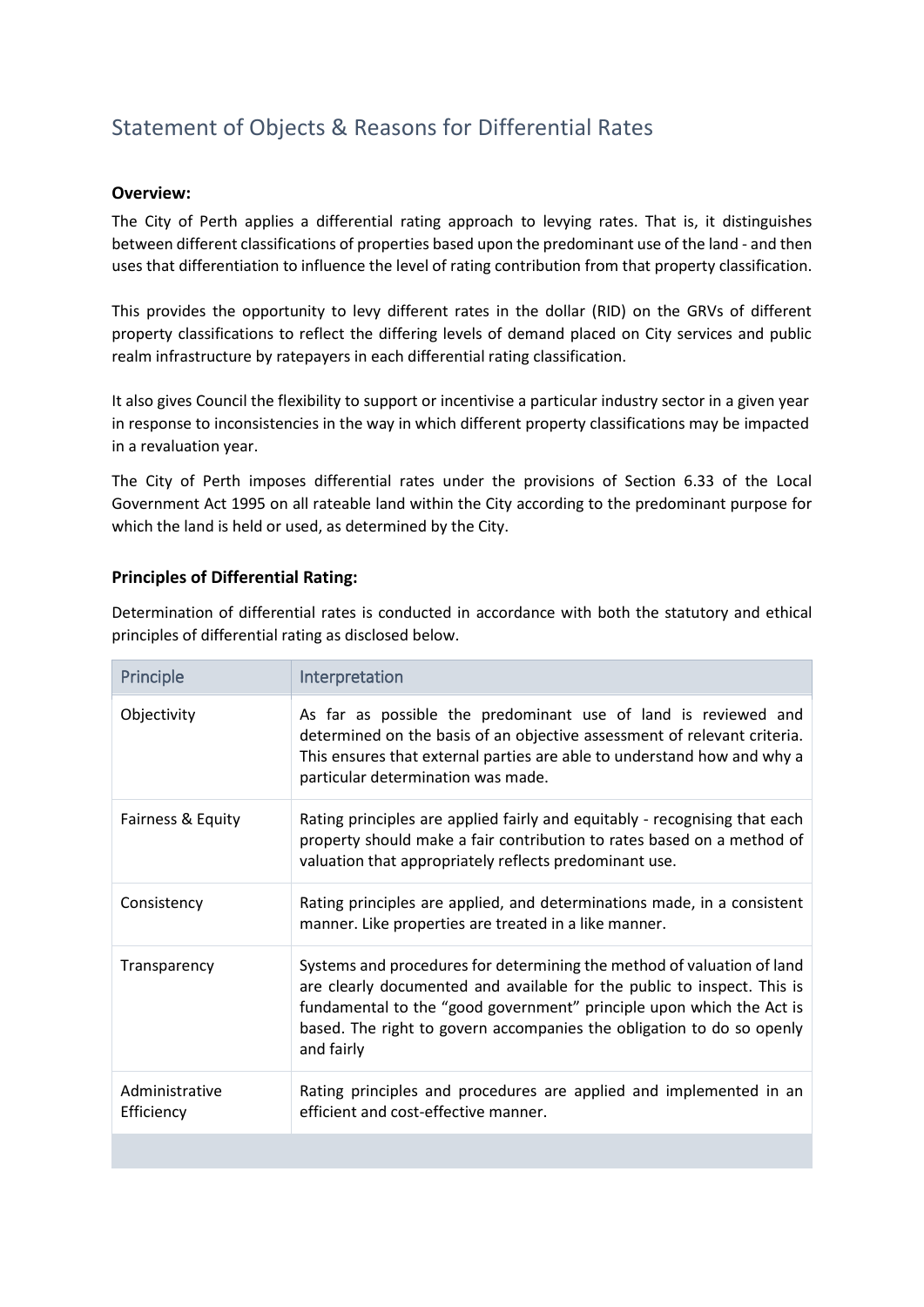For the 2022/23 Budget Year, the City anticipates levying \$99.6M in rates.

## **Differential Rate Classifications:**

Currently, the City uses six (6) differential rate classifications to distribute required contributions to the rates pool as detailed below:

- **Commercial**
- Retail
- Hotel
- Office
- Residential
- Vacant Land

The objects of, and reasons for, each of these differential property classifications are described below.

## **Commercial**

The Commercial classification relates to land where the predominant (primary) purpose for which the land is used is commercial in nature. Commercial operations include entertainment venues, restaurants, cafes, pubs, microbreweries and sporting venues and commercial supply warehouses. Whilst these properties attract visitors to the City and contribute to city vitality, their patrons may not directly contribute to the cost of City provided services; but do consume amenity related services such as public realm cleanliness, public safety, waste management, parking management and transport infrastructure provided by the city. As such, the commercial property ratepayers are required to contribute equitably to the cost of such services that are enjoyed by their patrons.

For the 2022/23 year the parameters applying to the Commercial differential rates classification are:

| Differential Rate in \$ | <b>Minimum Rate</b> | <b>Anticipated Rates Yield</b> |
|-------------------------|---------------------|--------------------------------|
| 6.51092 cents           | \$800               | \$7.018M                       |
|                         |                     |                                |

#### **Retail**

The Retail classification includes retail sales and services. This property class relies upon City funded services such as activations and events, parking management, street cleaning and public safety to attract visitors and tourists to the City to generate economic activity. As significant beneficiaries of the City's activations and event spend along with other amenity related services; retail property ratepayers pay a similar differential rate to commercial property ratepayers.

For the 2022/23 year the parameters applying to the Retail differential rates classification are:

| Differential Rate in \$ | <b>Minimum Rate</b> | <b>Anticipated Rates Yield</b> |
|-------------------------|---------------------|--------------------------------|
| 6.51165 cents           | \$750               | \$8.355M                       |
|                         |                     |                                |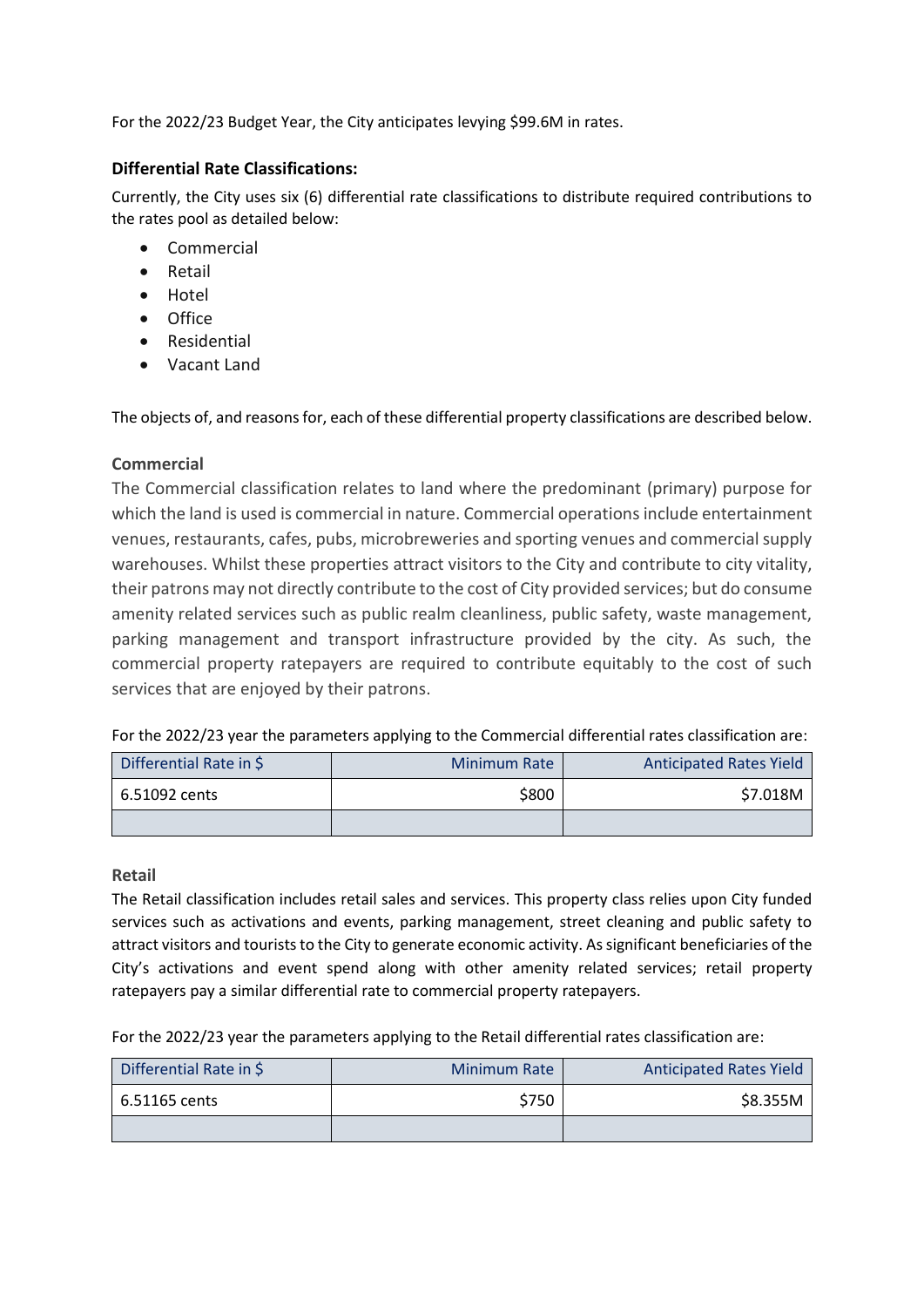## **Hotel**

The Hotel classification relates to land where the predominant purpose for which the land is held or used is hotels, short-stay serviced apartments, hostels or board and lodging accommodation. The objective of this differential property classification is to ensure that the proportion of total rates revenue derived from Hotel properties represents an equitable contribution towards amenity services such as public realm cleanliness and asset maintenance, public safety, activation, parks and gardens and public art. This property category receives a positive rating differential in recognition of its contribution through flow on economic impact to the commercial sector.

For the 2022/23 year the parameters applying to the Hotel differential rates classification are:

| Differential Rate in \$ | <b>Minimum Rate</b> | <b>Anticipated Rates Yield</b> |
|-------------------------|---------------------|--------------------------------|
| 6.44420 cents           | \$765               | \$7.767M                       |
|                         |                     |                                |

## **Office**

The Office classification relates to land where the predominant purpose for which the land is held or used is as office accommodation. This property category generates the largest portion by far of daily pedestrian and vehicle movements to the city and consequentially places the highest demand on transport infrastructure, parking management and amenity services including public safety, rubbish and sanitation, parks and passive recreation areas.

However, the challenge of responsibly balancing the prevailing business climate and office vacancy rates to sustain a thriving CBD is also an important factor influencing the differential rate for this property category. Given the large number of daily visitors brought into the City by the office sector, it is important to acknowledge the economic flow on impact of the office classification properties on Commercial, Hotel and Retail sectors. The purpose of this differential rate classification is to ensure that all ratepayers in this category still make an equitable contribution to the cost of maintaining the City's public realm. Accordingly, the Office classification has the lowest differential rate.

For the 2022/23 year the parameters applying to the Office differential rates classification are:

| Differential Rate in \$ | <b>Minimum Rate</b> | <b>Anticipated Rates Yield</b> |
|-------------------------|---------------------|--------------------------------|
| 5.50450 cents           | \$800               | \$54.035M                      |
|                         |                     |                                |

## **Residential**

The Residential classification relates to land where the predominant purpose for which the land is held or used is residential. The purpose of this differential rate is to ensure that all ratepayers in this category make an equitable contribution towards service provision and for the ongoing maintenance of the City's assets primarily used by residential ratepayers. Residential ratepayers consume more community focused services and facilities such as parks, library, services for youth, families and aged, rubbish and sanitation but are less likely to create heavy demand for services such as transport infrastructure, cleansing or activations. Accordingly, this classification has a differential rate higher than Office, and similar to Commercial or Retail.